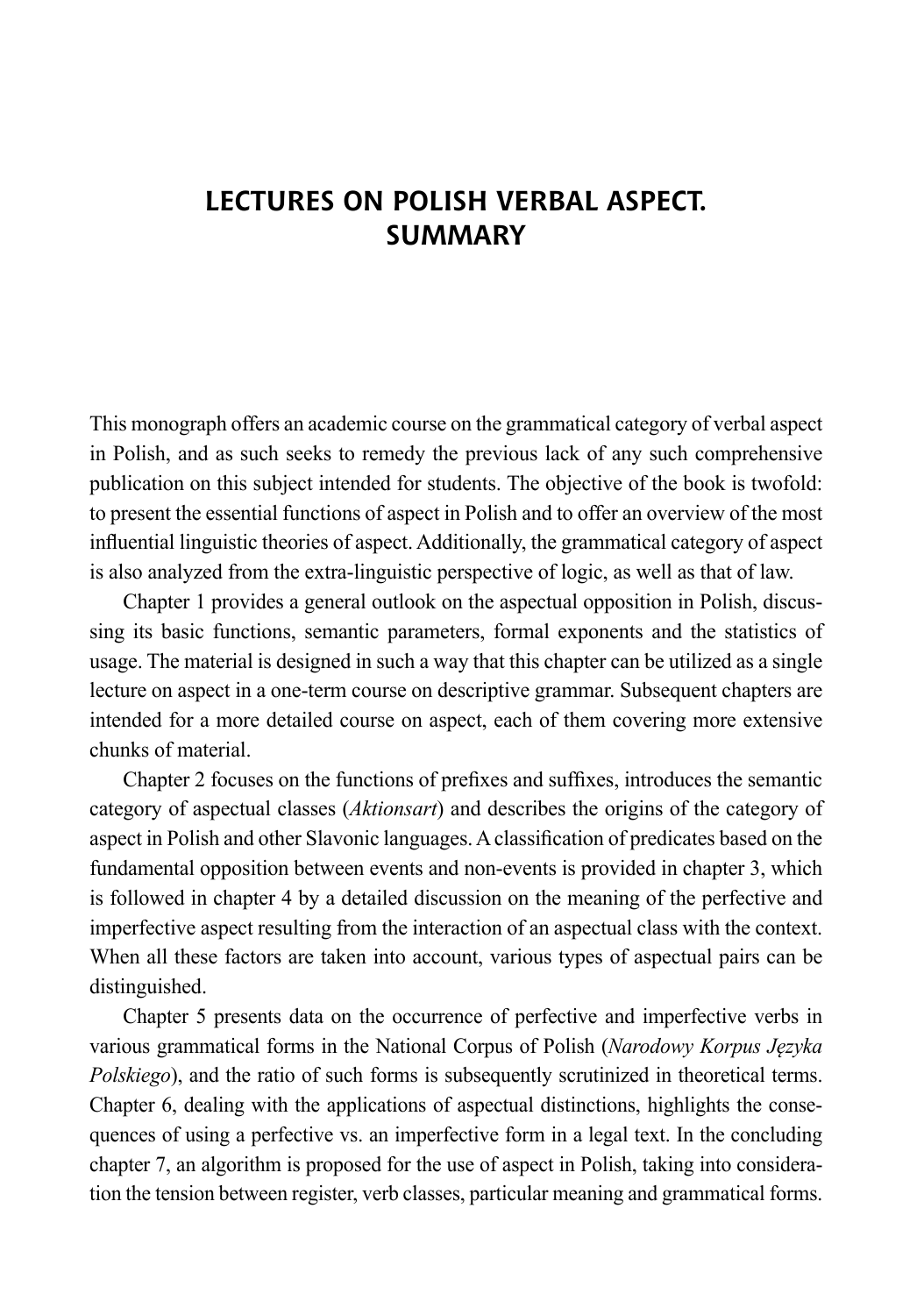In view of the abundance and variety of existing theories of aspect, which have produced a multitude of often inconsistent approaches and terms, a historical sketch of aspect studies is presented outside the main body of the monograph, in an extensive appendix also including a section on aspect marking in Polish dictionary entries as well as suggestions for how the category may be tagged in corpora.

The work assumes aspect to be a lexically based grammatical category. This assumption implies that the functions fulfilled by the perfective and imperfective aspect, respectively, are affected by the encoded lexical meaning of a verb, and more specifically by its membership in one of the following classes: achievements, accomplishments, states or activities (Zeno Vendler's classification and its extrapolations to Slavic languages are discussed in chapter 3). For instance, the class of accomplishments, represented by such Polish verbs as *pisać* 'write' or *rozwijać* 'unfold', includes telic predicates, i.e. actions oriented towards achieving an internal goal, expressed as a basic meaning component of the perfective form of the verb. Generally, perfective verbs denote events, or holistically-viewed situations interpreted as points on the time axis, even if they may actually extend over a time period (e.g. the event *napisałem książkę* 'I write-past-PF a book' includes the situation *pisałem książkę* 'I write-past-IPF a book').

One of the key distinctions in the analysis of aspect is the opposition between the narrative register and the discourse register. In the former, aspect is selected not only on the basis of the semantics of the situation (being an event or non-event), but also on the basis of its function in the narrative. In Stephen M. Dickey's (2000) view, the role of the invariant of the perfective aspect in East Slavic languages is played by temporal definiteness of a situation in a narrative sequence, whereas in West Slavic languages it is played by the holistic view upon the situation. What we try to demonstrate in this book is that narrative functions and strictly semantic functions may either converge or diverge within a single language and within a single text. The arguments raised herein lend support to Dickey's claim that the Polish aspectual system should be seen as a hybrid combining features of the East and West Slavic groups.

Following Yuri Maslov (1948), the fundamental condition attesting to the existence of an aspectual pair is assumed to be the ability for the imperfective verb of the pair to be used in the iterative event sense or in the historical present. Members of the category of aspect can take on primary functions, which are invariant, or secondary functions. The primary meaning of an imperfective verb is processual, but such a verb may also denote a holistically-viewed iterative event, a past event narrated in the historic present or a general fact.

An aspectual opposition proper, i.e. a pair of lexemes differing only with respect to the aspect parameter, is formed by a majority of verbs, although there is also a group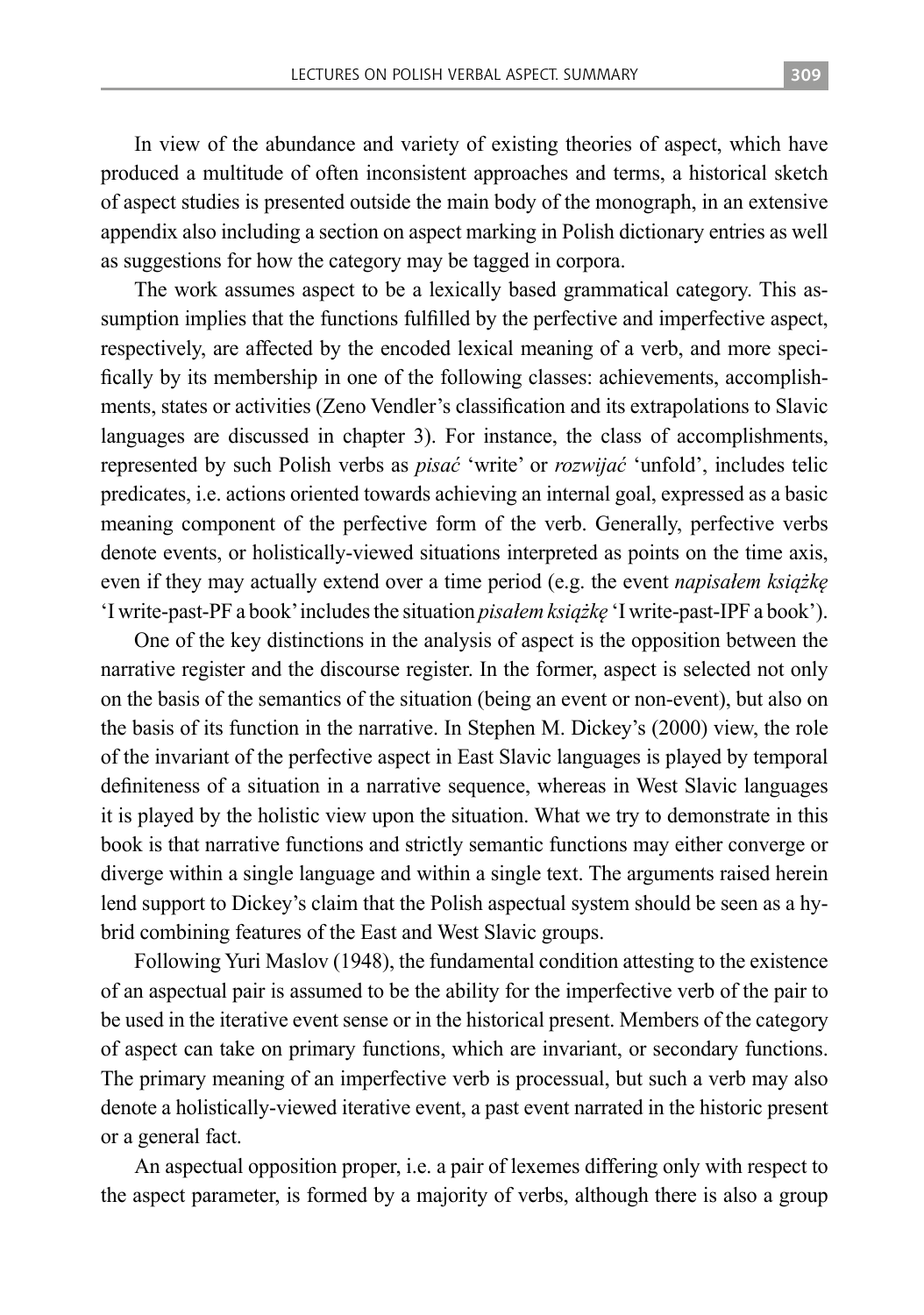of perfectiva and imperfectiva tantum. The non-categorial character of the aspectual opposition and the heterogeneity of the functions performed by the imperfective aspect is what prompts many researchers to deny aspect the status of a grammatical category. It should not, however, be seen as an isolated phenomenon in the language system. Among all verbs, the share of those with aspectual counterparts is about 90%, exceeding by a small margin the percentage of nouns with a regular number opposition, and by a large margin the percentage of personal nouns with a gender opposition reflecting natural gender.

In this monograph, statistics on prefixal and suffixal aspectual pairs have been compiled on the basis of updated entries culled from the *PWN–Oxford Polish-English Dictionary* (*Słownik polsko-angielski PWN–Oxford*) and the *Grammatical Dictionary of Polish* (*Słownik gramatyczny języka polskiego* – sgjp.pl). Among 12 164 verbs included in *PWN–Oxford* dictionary there are 6123 imperfective verbs (51%) and 5950 perfective verbs (49%), 1000 imperfectiva tantum (8.2%), 827 perfectiva tantum (6.8%), and 91 biaspectual verbs (0.7%). 10 246 verbs (84%) form 5123 aspectual pairs, among which there are 2960 pairs with a suffixal imperfective verb (24.3% of all verbs), 1670 pairs with a prefixal perfective verb (13% of all verbs) and 493 perfective verbs with the suffix -*ną*- (4% of all verbs) (see Table 1).

This monograph is the first publication to offer statistics on the use of Polish aspectual forms. The data can be utilized in teaching Polish as a foreign language, in natural language processing and in other fields. The statistical data is also interpreted here from the perspective of aspectual semantics. The overall statistics of perfective and imperfective verbs culled from texts are significantly different from their numbers given in dictionaries: there are twice as many imperfective verbs than perfective ones in the corpus, but a large share of them are imperfectiva tantum such as *być* 'be' and *mieć* 'have', fulfilling a grammatical function. Additionally, the statistics of verbs with purely aspectual prefixes are presented (see Table 3). The most frequent Polish aspectual prefix is *z-/s*-, the second is *za*-.

This English-language summary does not present the content of chapters 1–4, which deal with the exponents of the category, semantic invariants, aspectual classes of verbs and particular meanings. All these issues, which are in fact common for all the North Slavic languages, have been extensively discussed in a number of sources. Our description of the meaning of prefixes highlights the segmentational meaning of the prefix *za*-, which stands out from its traditionally recognized ingressive meaning. New perfective verbs prefixed with *za*-, such as *zagłosować* 'cast a vote' or *zawalczyć* 'make an effort' are characteristic of the Polish language spoken at the turn of the  $20<sup>th</sup>$ and 21st centuries.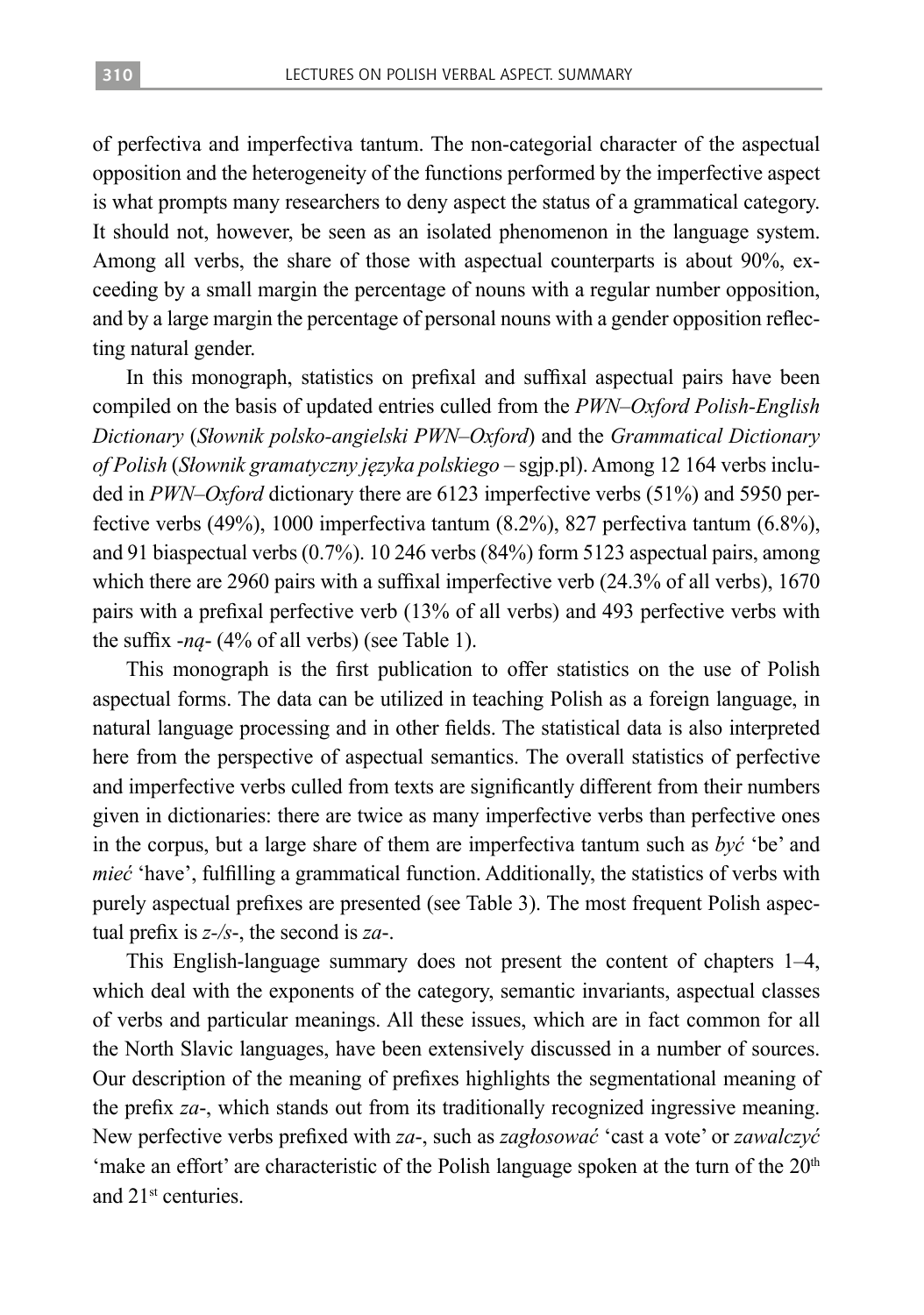Among the particular meanings of imperfective verbs, some have been widely discussed in aspect studies, viz. durative, iterative (habitual) and general-factual (fact stating). Here, more attention is devoted to the performative meaning couched in linguistic politeness-theoretic terms. A novel meaning of the imperfective aspect is also distinguished, referred to as definitional use, as the verb is used in definitions or in sentences explaining details of a situation. This meaning, which performs an exemplifying function of the imperfective aspect, is useful in the interpretation of the specifically Polish use of imperfective verbs in legal codes and in proverbs, as discussed in chapter 6.

Chapter 5 presents the statistics of aspectual distinctions in various personal and impersonal forms, with the data being subsequently analyzed from a theoretical perspective. As expected, the perfective aspect prevails in past tense forms, in passive participles and in impersonal forms ending in *-no/-to*, which are typically used in narrative. The perfective aspect is also more frequently attested than the imperfective in the conditional mood, which seems contrary to the claim put forward by Abraham and Leiss (2008: xiii) that epistemic predicates tend to take imperfective forms. Both the subjunctive mood and the imperfective aspect of telic verbs in their basic meaning of an ongoing event suspend the factive character of that event (i.e. its interpretation as an accomplished fact): all the Slavic languages, including Polish, avoid doubling up these two mechanisms of suspending the factivity of an event.

Perfective verbs are naturally much more frequent than imperfective verbs in the non-negated imperative mood, e.g. *otwórz okno* 'open-PF a/the window'. The use of imperfective (*otwieraj okno* 'open-IPF a/the window') in such contexts may be motivated by a direct call-to-action or by a blunt, plain-speaking relationship between the speaker and hearer. Polish also follows the general Slavic rule that the negated form corresponding to a non-negated perfective imperative is a negated imperfective form (*otwórz okno* but *nie otwieraj okna* – 'open-PF a/the window' but 'don't open-IPF a/the window'). Exceptions to this rule occur when the negated imperative has the illocutionary force of a warning or when the hearer has no control over the action.

The perfective aspect is also prevalent among infinitives, especially when it is required by verbs in superordinate clauses, except in the future tense of imperfective verbs and the imperfective infinitive complementing phase verbs of the *zacząć* 'begin' type. This is especially evident in the factive construction of a superordinate clause with an infinitive. e.g. *pomogłem mu to zrobić* 'I help-past-PF him do it', which implies 'he did it', *zapomniałem podlać kwiaty* 'I forget-past-PF to water the plants', which implies 'I did not water the plants'. This analysis recruits Martin Haspelmath's (1989) classification of the functions of the infinitive and of verbs in superordinate clauses.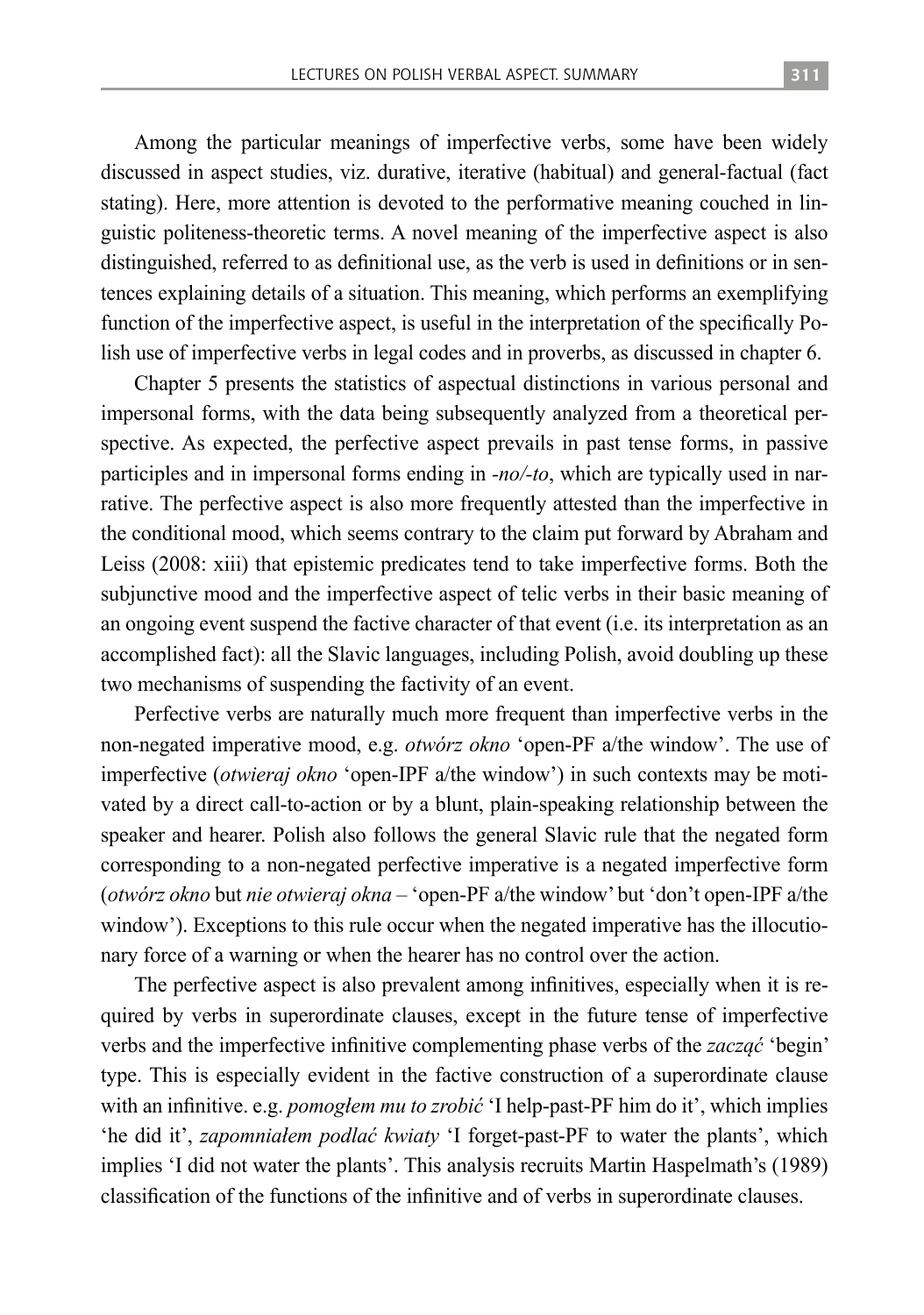Much space in this book is devoted to certain constructions involving impersonal verb forms that have so far garnered little or no scholarly attention, not only with respect to their aspectual dimension. Such constructions include absentives, i.e. infinitives used to explain absence (*byłem się wykąpać*) 'I went to bathe myself', literally 'I was to bathe myself', and the very frequent resultative "quasi-perfect" construction of the type *mam zrobione* 'I have something done', formally resembling past perfect forms in non-Slavic languages. Both of these constructions – the absentive and the quasi-perfect – are formed in Polish mostly from perfective verbs.

Although the quasi-perfect construction has been dealt with in a number of Polish linguistic and especially comparative Slavic-Germanic publications (albeit sometimes under different labels), it has been so far ignored in general coursebooks of Polish grammar. The quasi-perfect is a construction denoting a state resulting from an event typically expressed by means of a participle of a perfective verb. It cannot be treated as a grammatical tense, since the agent and the beneficiary of this resultant state may be two different entities. Much as *mam przeczytaną książkę*, lit. 'I have the book read', invariably means that it is me who read the book, *mam ugotowany obiad*, lit. 'I have the dinner cooked', may mean that someone else has cooked the dinner for me, *mam obiecaną książkę*, lit. 'I have the book promised', excludes the possibility that it was me who promised (to get) the book. Verbs implying the non-identity of the agent and the beneficiary are the most frequent in the quasi-perfect construction.

Special attention is devoted to the use of imperfective and perfective verbs in legal texts, such as criminal-law codes in Polish and other Slavic languages. In texts of this kind, the use of language units should not only conform to their intuitive understanding within the general register, but it should also yield their non-ambiguous interpretation as legal terms and quasi-terms. The formulation present in the Polish Penal Code uses the imperfective verb *Kto zabija człowieka, podlega karze* 'Whoever kills-IPF a human being, shall be subject to penalty...'<sup>1</sup> (art. 148 Penal Code), and this has been so for the last 150 years. All the other West and South Slavic languages, on the other hand, apply a perfective verb in analogous contexts, e.g. Czech and Slovak *Kdo jiného úmyslně usmrtí*…, Bulgarian *umàrtvi*, Serbian *liši života*. (In East Slavic languages, the subject of the sentence is the name of the crime expressed as an aspect-free form of a deverbal noun, e.g. the Russian *Ubiystvo nakazyvayetsya*… 'Murder shall be punishable…').

The prevalent opinion among most Polish legal professionals is that the imperfective aspect of the Polish code is necessitated by the requirement of a present tense interpretation, as the use of perfective forms would render a future time reference.

<sup>&</sup>lt;sup>1</sup> The two fragments of the Polish Penal Code quoted here in English translations after legislationline.org.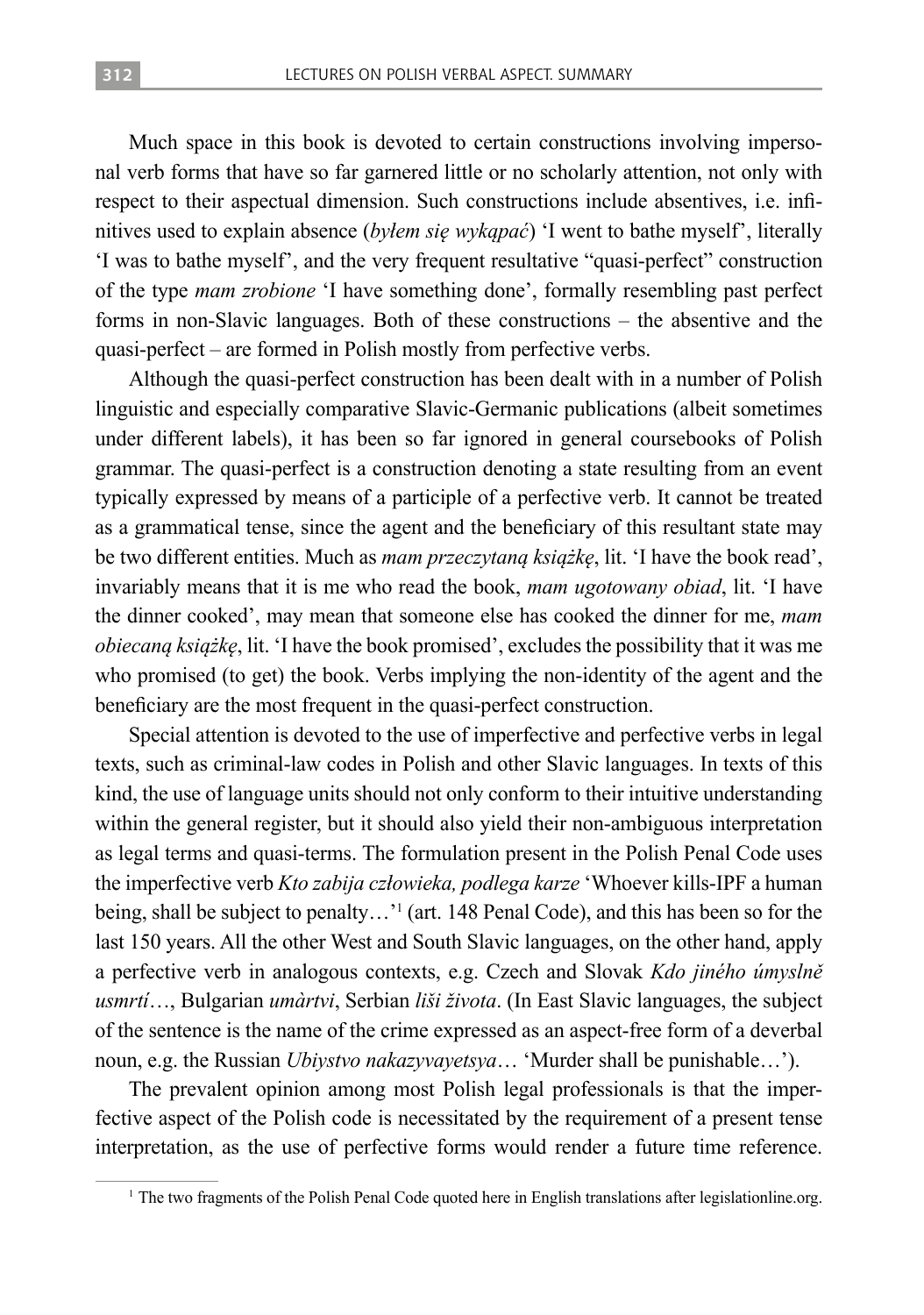Actually, however, the *praesens perfecti* forms do not obligatorily imply a future-reference interpretation in Polish, and theoretically they could be used with a universal time reference as in Czech or Slovak, especially that in these languages the primary function of *praesens perfecti* is expressing futurity, as in Polish (but unlike in the South Slavic languages). A similar use of the imperfective aspect can be also observed in Polish proverbs: *Kto sieje wiatr, zbiera burze* 'He who sows-IPF wind, reaps storm', while their Russian counterparts deploy the perfective aspect: *Kto poseyet veter, pozhnyot buryu*.

Contrarily to the opinion mentioned above, the use of the imperfective aspect in Polish criminal-law codes may actually pose the danger of implying an 'attempt' interpretation rather than 'accomplished deed' interpretation. In the case of achievement verbs, it is impossible to interpret the imperfective aspect as an attempt, e.g. *zabija* as 'attempts to kill'. The other verb classes, however, do not exclude such an interpretation, cf. art. 18.2 of the Penal Code: *Odpowiada za podżeganie, kto chcąc, aby inna osoba dokonała czynu zabronionego, nakłania ją do tego* 'Whoever, desiring for another person to commit a prohibited act, persuades-IPF that person to do so, is guilty of incitement'. Here, lawyers are not unanimous whether the punishable act should be understood solely as successfully inducing in another person an intention to commit a prohibited act (an intention which was subsequently fulfilled), or as a mere attempt to induce such an intention. The Supreme Court of Poland has ruled in favor of the former interpretation.

The Polish Penal Code, like other criminal-law codes, does explicitly distinguish between a criminal act as a deed and as an attempt and preparatory steps, but as the above-mentioned example suggests, the boundaries are not always clear-cut. More Polish examples of the semantic conflict of this sort are discussed, bearing in mind that the use of *praesens perfecti* and other forms of perfective verbs in other Slavic languages prohibits any interpretive ambiguities of this sort, even on a literal and lay reading.

It should be apparent that the prevalence of the imperfective aspect in the Penal Code is not necessitated by the present time-reference interpretation, which could also be afforded by the use of *praesens perfecti*. It is not an iterative use of the imperfective aspect either, since the code penalizes a single occurrence of a criminal act. That said, an alternative explanation is offered of this phenomenon. Namely, the use of the imperfective verbs in the criminal-law code exploits a certain function thereof, i.e. the definition of a certain situation which is subject to legal sanctions. This definitional function of the imperfective aspect has been described in chapter 4, among other particular meanings. It occurs in all Slavic languages, where it is deployed in encyclopedic and dictionary entries, with Polish being the only language which extends this use to proverbs and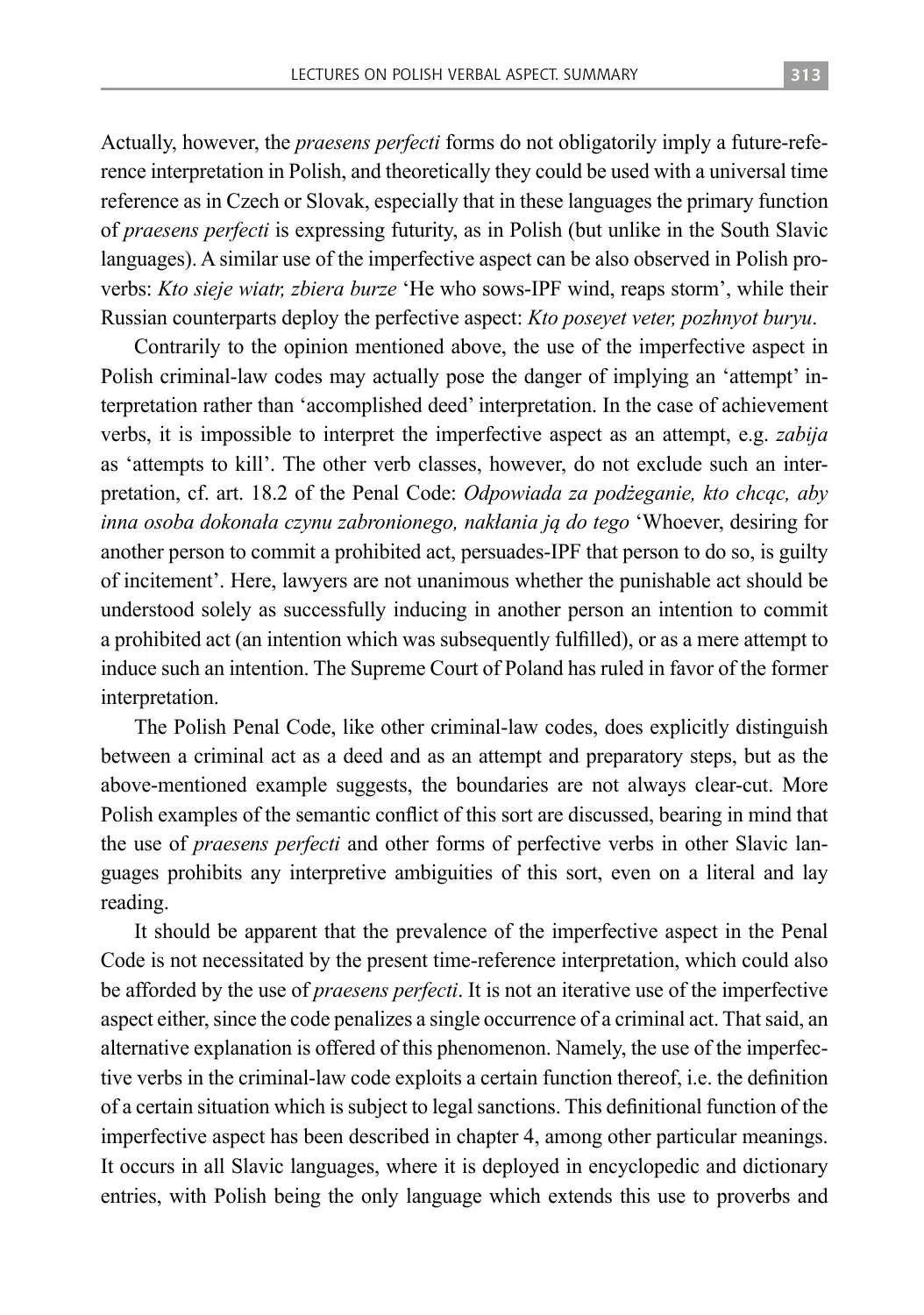